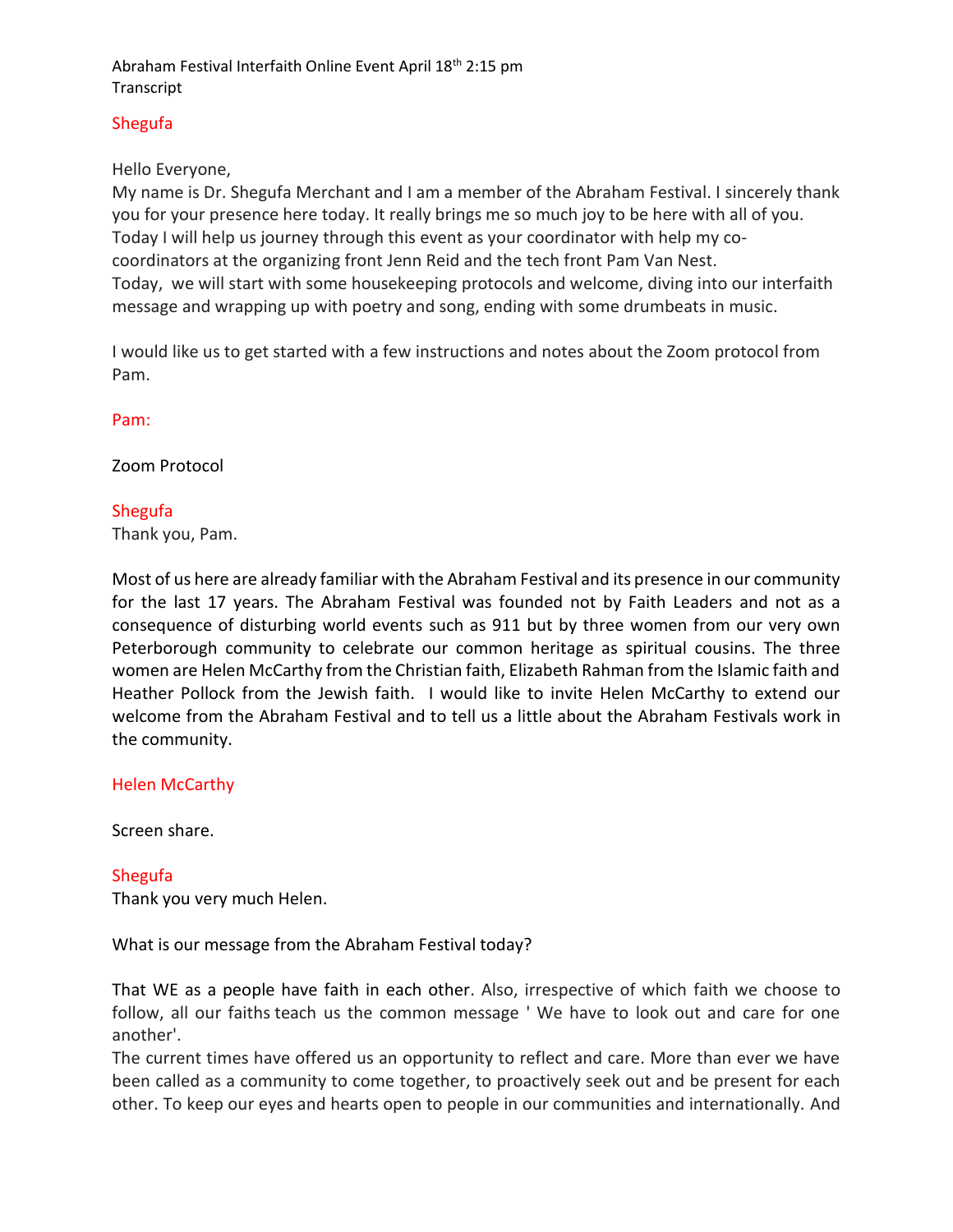our communities have answered that call in so many ways. By staying at home in social distancing, by serving as frontline workers, through prayers and positive intentions or through donating time and money.

Earlier our AF message of oneness has been communicated by meeting and praying in each other's places of worship, the mosque, synagogue or church, today we celebrate that common message of oneness, comfort and being together ONLINE from our own sanctuaries in our hearts and homes.

To celebrate our message that 'all our faiths teach us to care for each other, we have with us today

**Retired Rev. Jessica Stockton** from the United Church. She is also a member of the Abraham Festival Committee. And she is passionate about Interfaith work.

**Rev. Julie van Haaften** from the St. James United Church. Julie has been an ordained minister in the United Church of Canada for 21 years. Prior to becoming a minister, she worked in health care.

**Dr. Dan Houpt** from the Beth Israel Synagogue. Dr. Houpt conducts the Jewish services in Peterborough. He practices family medicine and plays a mean guitar at other times. Dr. Houpt has been an ardent supporter of the Abraham Festival over the years.

**Shaikh Habeeb Alli**, Fund Development Manager at the Muslim Food Bank. Habeeb Alli is an Imam and works as Chaplain of prisons and is also a published author and poet. He is also a member of the Abraham Festival.

Today each of our faith leaders will share with us a Reading that they have chosen from their sacred text which speaks to us about caring for one another. They will then share their reflections about each other's readings that give them comfort and wisdom from the background of their own faith teachings.

## How will the Readings and Reflections proceed?

I will invite one of our Faith Leaders to present their reading. As each Reading is being shared by our Faith Leaders, the Reading will be made available on the Chat to follow along if you wish. After the reading is finished, I will invite each of the other two Faith Leaders to share their reflections about the Reading.

Without further ado, I would like to start by inviting Dr. Dan Houpt to present a Reading from the Jewish Faith

### Dr. Dan Houpt with Reading

Jewish Reading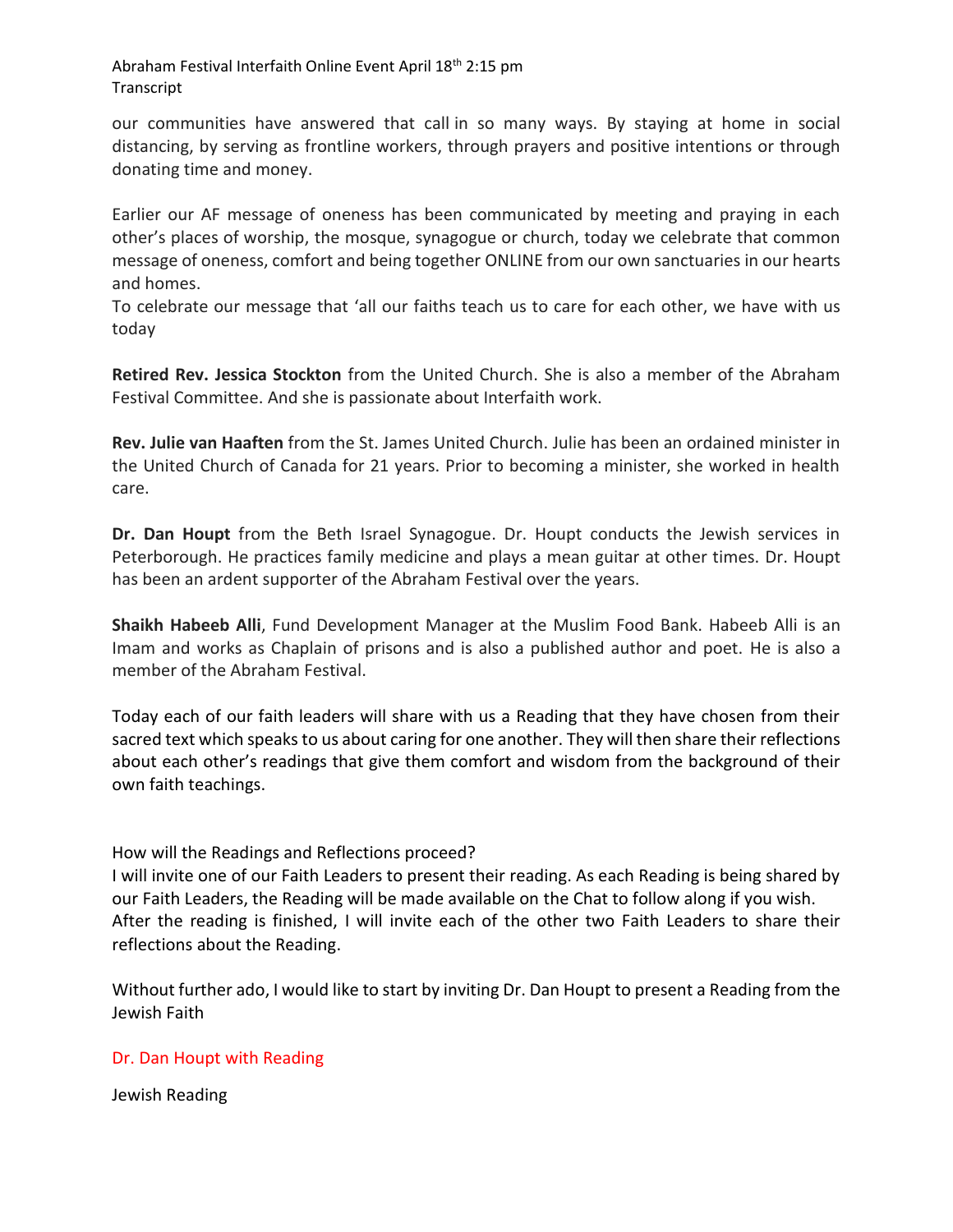# **Adapted from "The Commandment to Love and Help the Stranger" D'var Torah by Reuven Firestone**

## **(Ki Tavo, Deuteronomy 26:1–29:8)**

The commandment to love, include and help the stranger (*ha-ger*) is mentioned more times than *any* other commandment in the Torah — more even than the command to love G-d (*v'ahavta*). The decree is articulated in a number of ways:

"You shall not wrong nor oppress the stranger, for you were strangers in the Land of Egypt" (Exodus 22:20).

"The strangers who reside with you shall be to you as your citizens … for you were strangers in the land of Egypt." (Leviticus 19:34).

"For the Eternal your G-d is G-d supreme and Lord supreme, the great, the mighty, and the awesome G-d, who shows no favor and takes no bribe, but upholds the cause of the fatherless and the widow, and loves the stranger, providing food and clothing — you too must love the stranger, for you were strangers in the land of Egypt" (Deuteronomy 10:18-19).

The great Spanish Rabbi Moses ben Nachman (d.1270), reminds us that it was not because of their merit that G-d helped the Israelites, but only because G-d had mercy on them.

We are also commanded to include strangers in our times of joy and community. Farmers were instructed to rejoice and share together "with the stranger in your midst, all the bounty that the Eternal your G-d has bestowed upon you and your household." (Deuteronomy 26:11).

We must always remember how it feels to be oppressed, disregarded and in need. In all of these ways, the Torah expects the collective experience of the Jewish people to sensitize us to the plight of others, especially strangers

## Shegufa

Thank you Dr. Houpt.

I would like to invite Rev. Julie van Haaften to share her reflections about this Reading.

### Rev. Julie van Haaften

Reflections from Rev. Julie van Haaften are available on the video.

## Shegufa

Thank you, Rev. Julie van Haaften

I would like to invite Shaikh Habeeb Alli to share his reflections about this Reading.

### Sh. Habeeb Alli

Reflections from Habeeb are available on the video.

## Shegufa

Thank you, Shaikh Habeeb Alli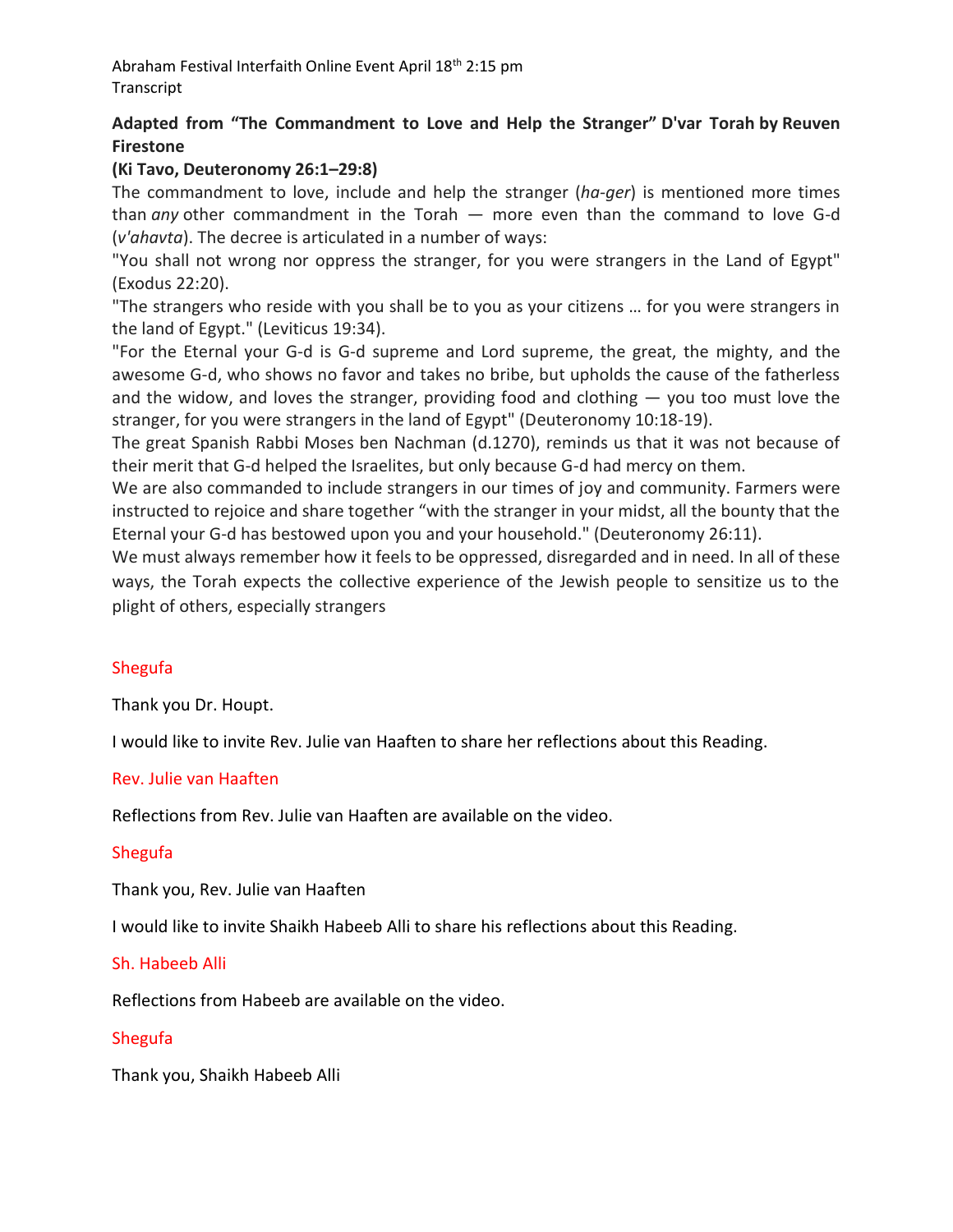For all of us who would like to close our eyes and just reflect for a moment, please do.

I would now like to invite Retired Reverend Jessica Stockton to share a Reading from the Christian Faith. Reverand Jessica Stockton is joining us by phone.

## Rev. Jessica Stockton

## Christian Reading

'Come, you who are blessed by God, inherit the kingdom prepared for you from the foundation of the world.

For I was hungry and you gave Me something to eat,

I was thirsty and you gave Me something to drink,

I was a stranger and you took Me in,

I was naked and you clothed Me,

I was sick and you looked after Me,

I was in prison and you visited Me.'

Then the righteous will answer Him,

'Lord, when did we see You hungry and feed You, Or thirsty and give You something to drink? When did we see You a stranger and take You in, Or naked and clothe You? When did we see You sick, Or in prison and visit You?'

And the King will reply,

'Truly I tell you, whatever you did for one of the least of these, my brothers and my sisters, You did for Me.'

## Shegufa

Thank you Rev. Jessica Stockton

I would like to invite Shaikh Habeeb Alli to share his reflections about this Reading.

## Sh. Habeeb Alli

Reflections from Sh. Habeeb Alli are available on the video.

### Shegufa

Thank you Shaikh Alli

I would like to invite Dr. Dan Houpt to share his reflections about this Reading.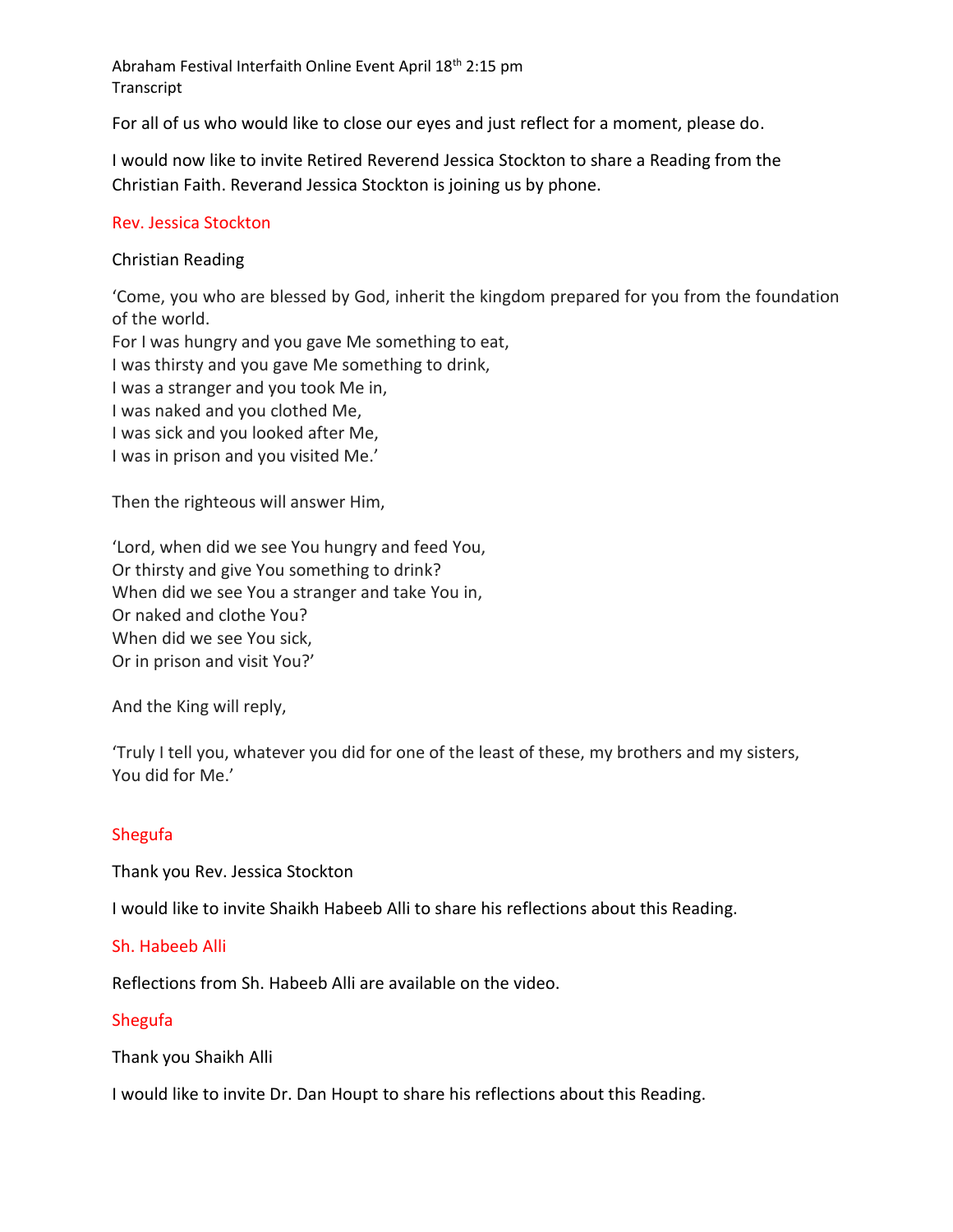## Dr. Dan Houpt

Reflections from Dr.Dan Houpt are available on the video.

## Shegufa

Thank you, Dr. Houpt

For all of us who would like to close our eyes and just reflect for a moment, please do.

I would now like to invite Shaikh Habeeb Alli to share a Reading from the Islamic Faith.

## Sh. Habeeb Alli

### Islamic Reading

*{And when he came to the well of Madyan, he found there a crowd of people watering [their flocks], and he found aside from them two women driving back [their flocks]. He said, "What is your circumstance?" They said, "We do not water until the shepherds dispatch [their flocks]; and our father is an old man." So he watered [their flocks] for them; then he went back to the shade and said, "My Lord, indeed I am, for whatever good You would send down to me, in need."}* [Quran 28:23, 24]

## Shegufa

Thank you Shaikh Alli

I would like to invite Rev. Julie van Haaften to share her reflections about this Reading.

### Rev. Julie van Haaften

Reflections from Rev. Julie van Haaften are available on the video.

## Shegufa

Thank you Rev. van Haaften

I would like to invite Dr. Dan Houpt to share his reflections about this Reading.

### Dr. Dan Houpt

Reflections from Dr. Dan Houpt are available on the video.

### Shegufa

Thank you Dr. Houpt.

For all of us who would like to close our eyes and just reflect for a moment, please do.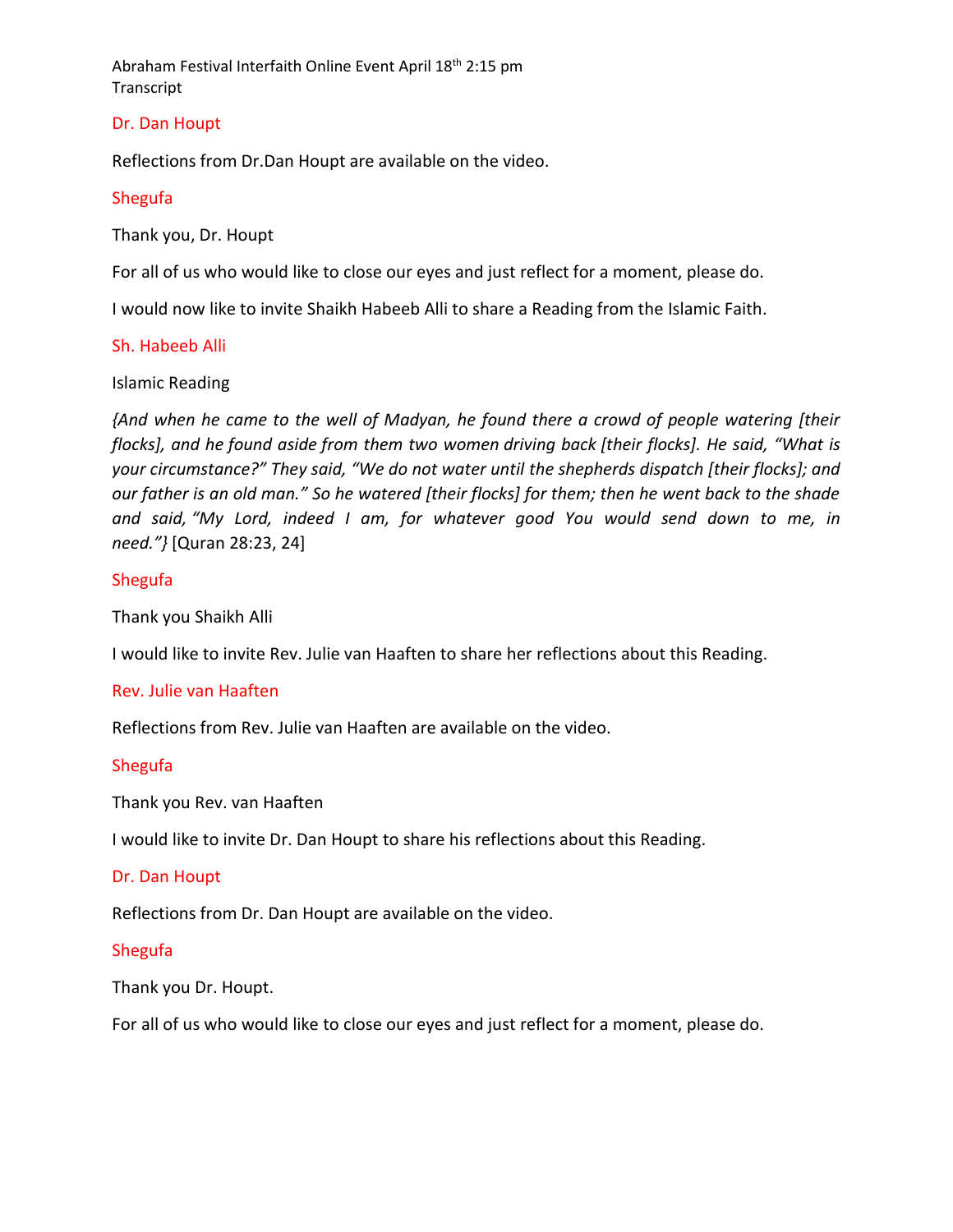I would now like to invite all our faith leaders to share **their combined reflections,** stories, personal experiences that help us receive the message how our faiths teach us to look after each other.

I would like Dr. Houpt to lead us into this conversation between the three of them.

Dr. Dan Houpt, Sh. Habeeb Alli and Rev. Julie van Haaften and Rev. Jessica Stockton

Reflections are available on the video.

## Shegufa

The readings and reflections today reaffirm the premise that loving each other, and loving the stranger, is a central commandment in Judaism, Islam and Christianity.

These messages that we have heard from our faith leaders are from ancient texts, but those ideas are very relevant in the present…. These are very forward-thinking themes!

The beauty is that we are commanded to love and serve the stranger. Right now, (in this era of the coronavirus) it is the stranger who is our hero, who is sustaining and caring for us, - the grocery worker, the medical staff, the truck driver. They are the face of our creator as they care for us and we are also contribute to the healing by loving these strangers! We are part of the solution by seeing our creator in and around that grocery store worker, that truck driver, that letter carrier. By staying home, we are actively caring for others; we are protecting the vulnerable in our communities. This is truly our faith in action.

We feel grateful to live in Canada. We feel grateful to have one another. This comforts us. But we also believe that this present dilemma is a call to action, - to proactively look for ways to advocate for those who are so very vulnerable right now- single parents, the homeless, the elderly, low income families and racialized communities.

The diversity of faith backgrounds and heritages within our Festival team also bring us awareness. Never was the old adage to "Think Globally and Act Locally" truer. We keep our hearts and hands open to the needs of people across the world. We are in this together. We don't feel alone, because we answer the unified call to love and care for one another, to find ways to heal each other and our planet.

Be present. Be grateful. Stay home and come together.

This time at home has also allowed us to care and give to each other in another beautiful way: through song and poetry.

I would like to ask Shaikh Habeeb Alli to share with us his poem Corona Kindness The poem is also shown in the chat feature to follow along.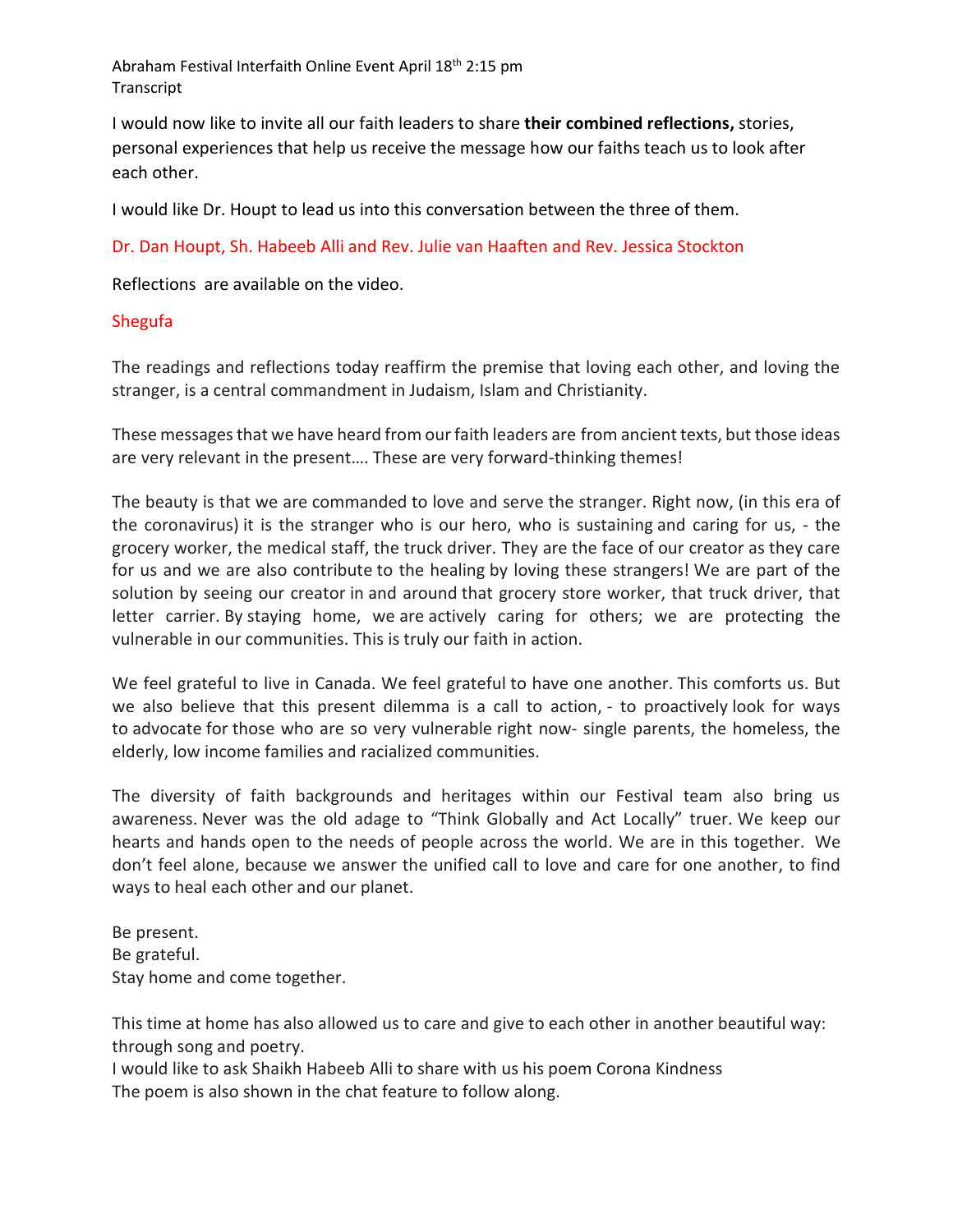## Sh. Habeeb Alli

#### **Corona Kindness**

We are not alone Home alone is no longer a movie Mosques, Synagogues and Churches empty But look at the brighter side of the pulpit

When you cannot congregate The online platforms you once demonised now dictate No longer a case for racism this virus teaches Your best manners it showcases

You may complain of being stuck by social distancing But you have a home to stay safe whilst working Teaching online is now a fad thing But I know from professors what a battle it is uphill!

The laughs and goofy messages you receive daily You got to talk to that Aunt or neighbour on TikTok happily You had no idea how they were for a long time until Covid haunted you And now you are watching Netflix till you turn blue!

This crisis too will Covit like Brexit At the turns and twists of every tunnel there is an exit The rainbow reminds us like the doctors and nurses who sacrifice That there is an end to the gounging price

Look at the kindness of humankind Sewing masks and making sanitizers of all kind Serving food and delivering hampers Police and Doctors on the frontlines our heroes!

If this isn't Faith, what is? If this isn't humanity, what will be? If this isn't Interfaith, what else? Corona kindness dedicated to our care bears!

### Shegufa

Thank you so much for sharing this with us Shaikh Habeeb Alli. We really appreciate your poem.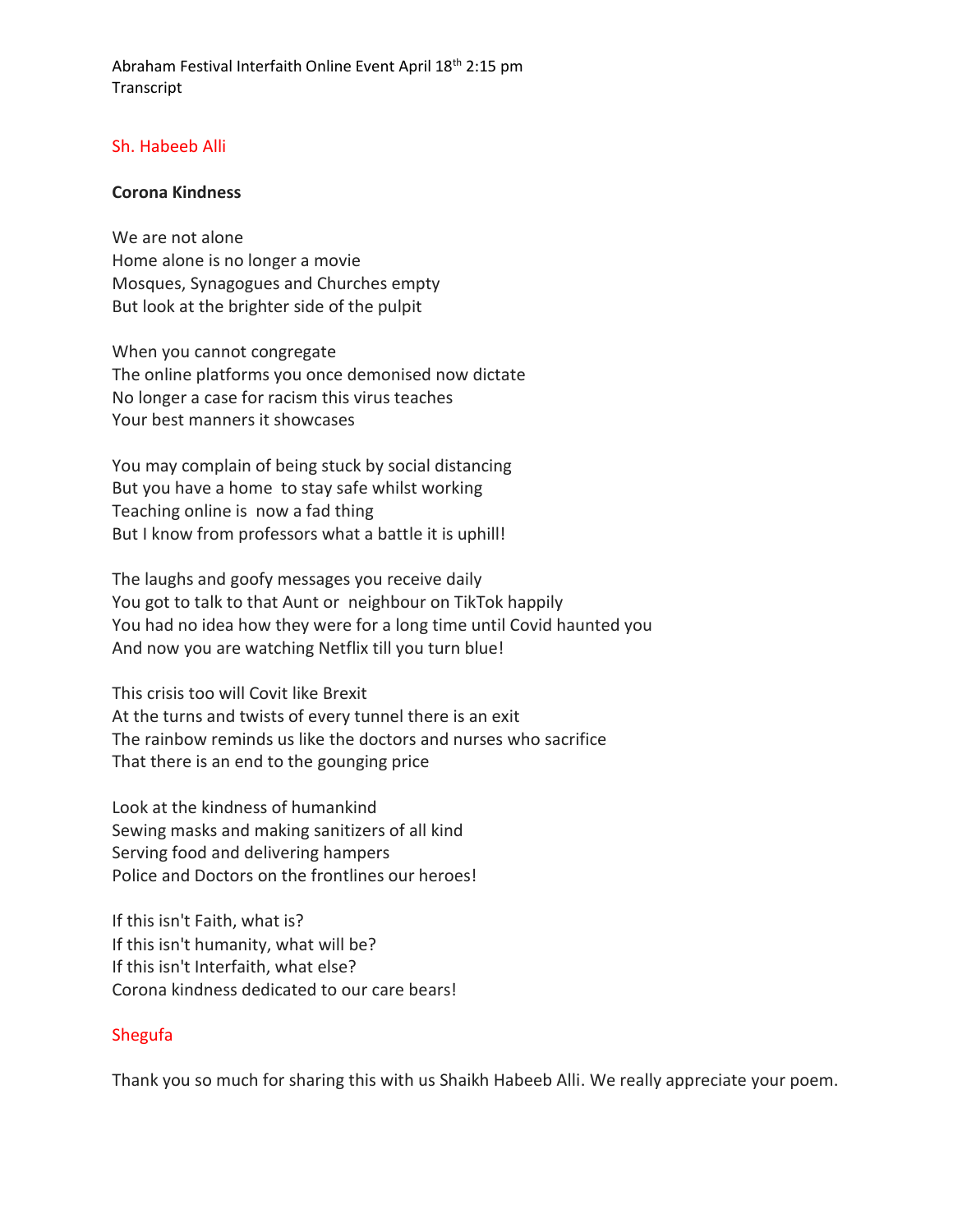I would like to invite Dr. Dan Houpt to share the song he wrote specially for us for today.

The words Peace Shalom Salaam, are a greeting in the three faiths and in the song they appear in the order of the historical emergence of the faiths. The words to the song are shared in the chat box for us to sing along in our homes.

## Dr. Dan Houpt

Song

Peace Salaam Shalom. Adaption by D. Dan Houpt.

I shall learn from you; and you will learn from me When we realize, how grateful we will be

Peace Shalom Salaam; Peace Shalom Salaam; Peace Shalom Salaam; Peace Shalom Salaam

I will hold your hand, and lift you off the ground And we will walk together, what joy and love we've found

Peace Shalom Salaam; Peace Shalom Salaam; Peace Shalom Salaam; Peace Shalom Salaam

We shall beat our swords into plowshares And we shall till the land and grow our garden there.

Peace Shalom Salaam; Peace Shalom Salaam; Peace Shalom Salaam; Peace Shalom Salaam

## Shegufa

Thank you so much for sharing this with us Dr. Houpt. We really appreciate your song.

I would like to take this moment to say **thank you** to all of you for being present and joining in from different parts of Canada and the world.

I hope you have found the Interfaith message comforting and have enjoyed the togetherness online. Please reach out to us if you have any questions for the Abraham Festival or any of the Faith Leaders who presented today. The email is visible in the chat box just now.

### [abrahamfestivalptbo@gmail.com](mailto:abrahamfestivalptbo@gmail.com)

We will be happy to answer any questions and revert.

I would also like to announce that the Abraham Festival is now postponed to Saturday October 18<sup>th</sup> at Mark Street United Church in Peterborough. More details about the program will be